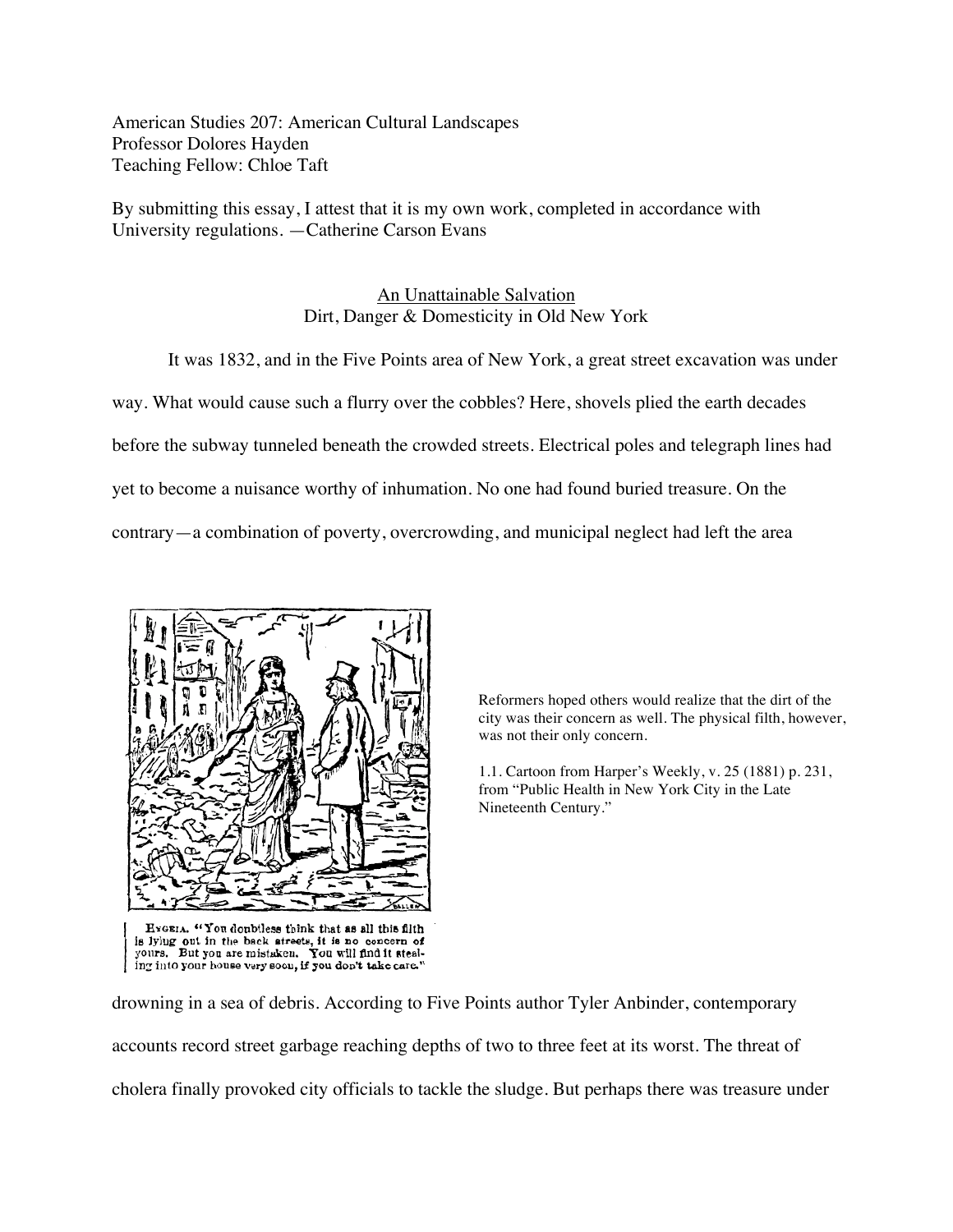the dirt after all. When the cleaning was through, one resident expressed shock at finding actual paving stones beneath the mess.<sup>i</sup>

While the conditions of the streets were never to reach such levels of putrescence again, grime continued to plague New York City for the rest of the century, particularly in the many over-crowded areas of poverty. During the Gilded Age and Progressive Era, concerned members of the middle and upper classes began to take an increasing interest in probing the layers of detritus that seemed poised to envelop the city. Their notions of pollution and dirt, however, extended beyond the physical filth of dense urban life. Using Mary Douglas's definition of dirt as "matter out of place," this essay argues that historical accounts show us how class-distinct cultural values of well-off New Yorkers shaped their views of "pollution" in the slums.<sup>ii</sup> Believing that the degraded environment shaped the morals of tenement inhabitants, reformers sought to remold the city according to their own values of privacy and domesticity. iii These values, however, jarred with the spatial realities of the tenements, as well as the traditional social and cultural structures that shaped the lives of their inhabitants.

The nineteenth century American city experienced growth like an awkward adolescent changing and filling out at an astonishing rate, with accompanying feelings of confusion and uncertainty. Leaps in technology and methods of production transformed industry. Revolutions in transportation expanded this new industry's reach, connecting people, places, and products in regional networks. American cities began to specialize even as the world that was available to them began to generalize.<sup>iv</sup> The cultural make-up of the city was in constant flux as immigrants flocked in ever increasing numbers to the Land of Opportunity. But the reality of the nineteenth century American urban space was far from any ideal. Such rapid shifting produced not only progress but also chaos and anxiety. The city was unprepared to deal with this growth. A lack of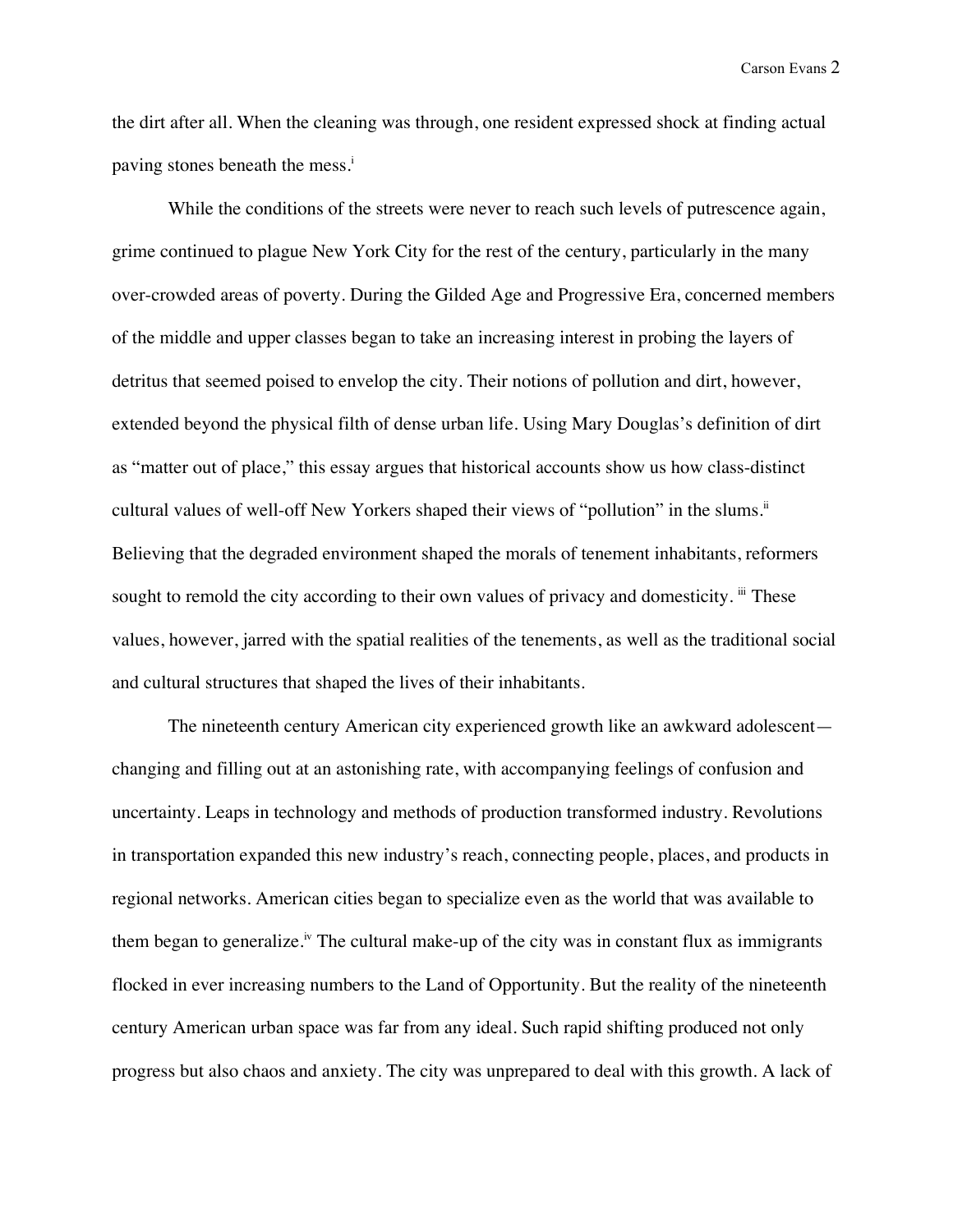adequate affordable housing crowded newcomers ever closer. Deficient sanitation and waste disposal only served to cultivate the numbers of the Great Unwashed. Spurred on by the lack of protective legislation as well as the anonymity of the crowded city, the unscrupulous preyed undeterred upon the desperate and unsuspecting. The city had outgrown the former societal threads which had kept it clothed in relative civility. Boundaries were fraying and social roles were straining.

New York was no exception. The city's inhabitants found themselves in a liminal space and felt danger in the lack of definition. According to Mary Douglas, for pollution to exist, there must be cultural frameworks to define what is "out of place."v Yet liminal spaces lack the boundaries necessary to formulate normative judgments. The resulting ambiguity can be both exhilarating and disturbing. It was the middle class who felt the danger of the liminal urban space most keenly—the wealthy could escape the mess, while the poor were too distracted by the everyday struggle for existence. In response, a small army of determined bourgeois reformers sallied forth into the slums armed with rigid cultural frameworks. By imposing them onto the impoverished areas of New York they hoped to restore order to the city, first by identifying pollution—moral and physical—and then cleaning it up. These cultural frameworks would lay strong invisible foundations on which they might build a new and moral city. Strong binaries formed the backbone of bourgeois cultural structures. These binaries drew a line between what was pure and impure in the urban space—the middle class had to divide the mess before they could conquer it.

Domestic advice books for the middle class homemaker became wildly popular in the mid-nineteenth century and made clear the rules of bourgeois propriety and its prescribed use of space. The books provided a recipe for constructing spaces that, if carefully followed, would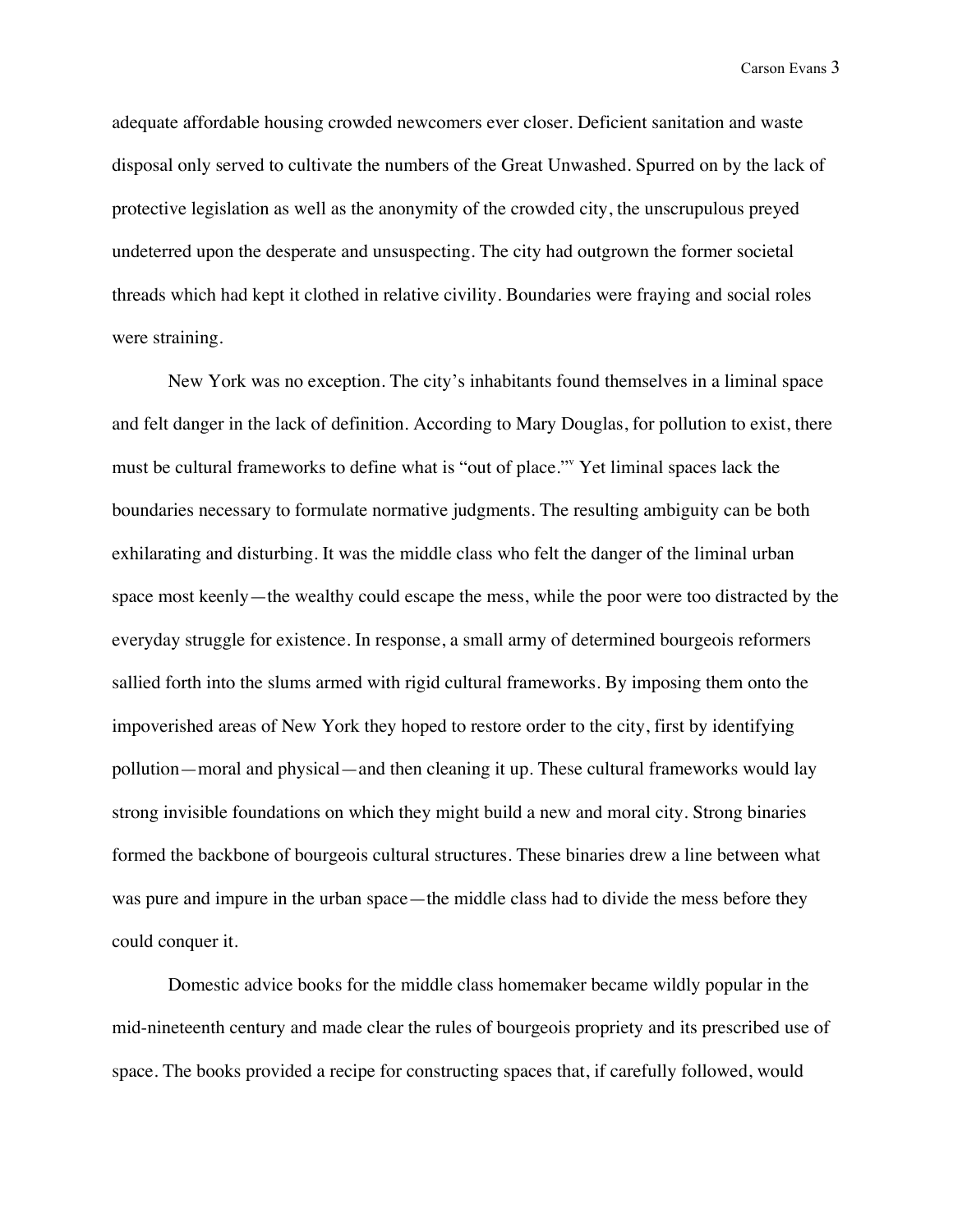create the ideal American family—ordered, pure, and happy. Drawing upon the strict binaries that coded middle class life, the books focused on separating and structuring spaces in and around the home. In 1843, one such advice writer Catharine Beecher penned instructive prose steeped in religious and moral overtones that illustrate this middle class domestic blueprint. Referring to the home as the "Home Church of Jesus Christ," the family's house was to rely on privacy from the public sphere and spaces with clearly defined purposes to preserve its sanctity.<sup>vi</sup> Beecher also stressed strict gender binaries to order domestic space, giving to the woman the realm of the home and to the man the world that lay beyond. This was not intended to denigrate women as slaves tied by their apron strings to the stove—Beecher argued for the dignity and sanctity of "women's work" with her own "domestic feminism."<sup>vii</sup> After all, in Beecher's vision, the woman was the minister of the Home Church. Yet it was through separate, gendered spheres that Beecher hoped to order the world and streamline it for efficiency and progress. In her 1843 Treatise on Domestic Economy Beecher quotes Alexis de Tocqueville who advocated "carefully dividing the duties of man from those of woman, in order that the great work of society may be the better carried on."viii The ideal family was efficient, private, and heavily reliant on gender roles to foster a nurturing home environment. Rules and duties were clear, and harmony existed though obeisance to them.

This idealized family existed in the wholesome calm of the verdant countryside—not amidst the bustling noise of the city. A rural/urban binary came down heavily in favor of a pastoral ideal, especially since Americans of the era firmly believed that the surrounding environment was linked to moral character. An illustration from Beecher's book depicts "A Christian Home" cozily situated between tall pines, a grassy yard, and a winding stream. Children play innocently in the yard, safe in the secluded enclave. Domesticity was at home in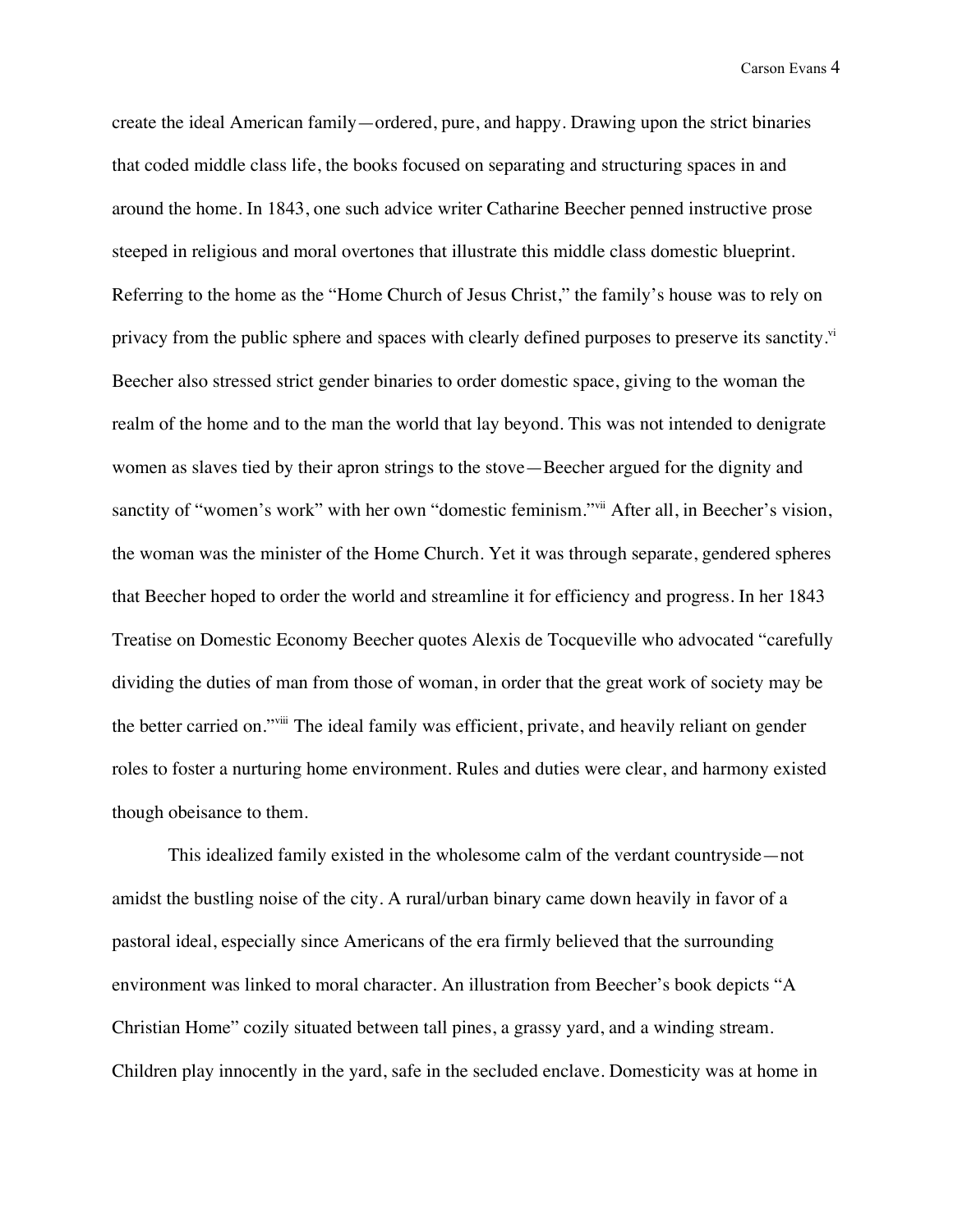the countryside. The city—chaotic, dirty, industrial—was no place to raise a family. For most of the middle class, this rural ideal was a dream rather than a reality. Yet this yen for rolling lawns and picket fences influenced the way they regarded the urban space—as degraded compared to the pastures of the country.

Foremost among the city's affronts to domesticity was its lack of privacy. Privacy was among middle class's most cherished values. $\dot{x}$  In a rural space, privacy existed to such an extent that it often verged on isolation. Yet with the ever-increasing press of a swelling population, privacy in the city was hard to come by and private and public spaces became difficult to separate. At first, escaping to rural suburbs seemed to be a solution, yet the growing city was always close on middle-class heels. Jacob Riis, author of How the Other Half Lives bemoans that "rapid transit to the suburbs… brought no relief. We know now that there is no way out; that the "system" that was the evil offspring of public neglect and private greed has come to stay..." They yearned for clearly designated public and private spaces and were horrified by the way the lower classes mixed the two. Overcrowding of the tenements, as well as the common practice of taking in boarders also offended middle-class propriety by reducing or eliminating privacy. At its very essence, the conflict over the use of urban space revolved around a concept of waste. For the middle class, waste was a noun—the offensive byproduct that accumulated as a result of lacking respect for private spaces. For the lower classes, however, waste was a verb—the act of not taking advantage of all of one's resources, even if that meant getting dirty in the process.

Not that getting dirty presented a challenge in the New York tenements. Conditions were a far cry from the fresh pastoral image in Beecher's book. Reformers often emphasized the horrible stench that arose from the poorer areas of the city. The human density, combined with a lack of adequate ventilation, sanitation, and plumbing produced a public health nightmare. A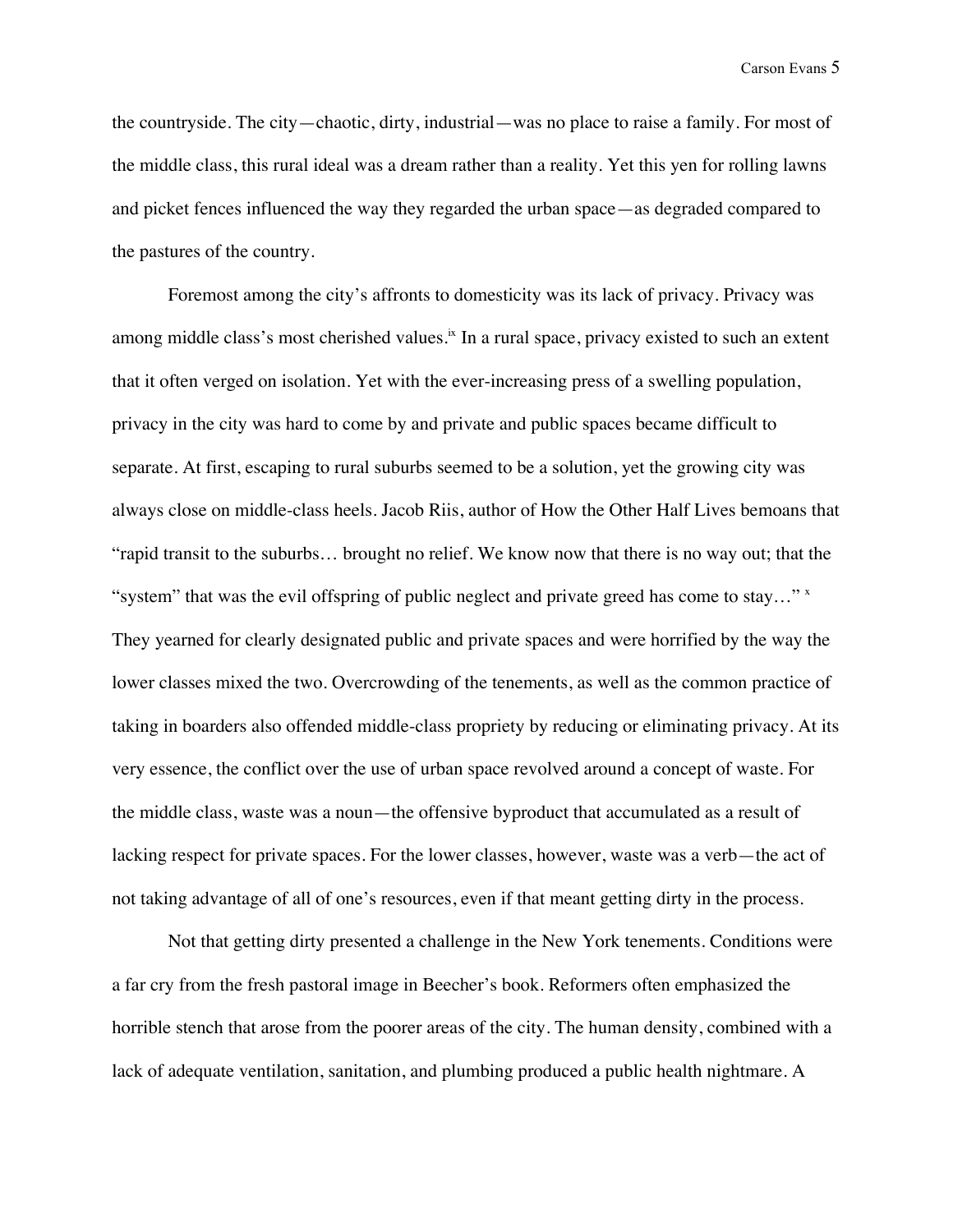New York State investigative committee reported mid-century that tenement "floors were covered in dirt, which had lain so long that, with occasional slops of water and continued treading on, it had the appearance of the greasy refuse of a woolen mill. There were sluggish, yellow drops pending from the low ceilings, and a dank, green slime upon the walls."<sup>xi</sup> While many tried their best to make do with the space they had, the living conditions of the poor were ideal only to the rats and other pests that thrived in the dark and dank hovels. The life of those who dwelled within the tenements also contrasted with the middle-class version of domesticity. Family structures were more fluid than the tight, nuclear family advocated by the middle class advice writers. And to the middle classes, parenting techniques of the lower classes appeared neglectful or even corrupting.

Because space in the city was limited, some sort of urban reform that addressed poverty was direly needed if the bourgeois were to have any hope of creating the private and quiet domestic sphere they longed for. For the generation after Beecher, the city itself became a massive domestic space that could be similarly ordered and organized for maximum efficiency and morality.<sup>xii</sup> Many reformers chose to focus on New York's tenements because they were physically polluted by anyone's standards, and morally polluted by their own bourgeois standards. Prevailing ideas of environmental determinism only underscored the need for urban reform: a dirty city produced immoral people. If the physical dirt could spark the outbreak of disease, contemporary wisdom also held that morality (or a lack thereof) was contagious, too. One New York minister feared an effect on his parishioners if they so much as read about the slums: "You will incur fearful risks in perusing the story of demoralization," he warned.<sup>xiii</sup> The combined concepts of contagion and environmental determinism characterized the reformers'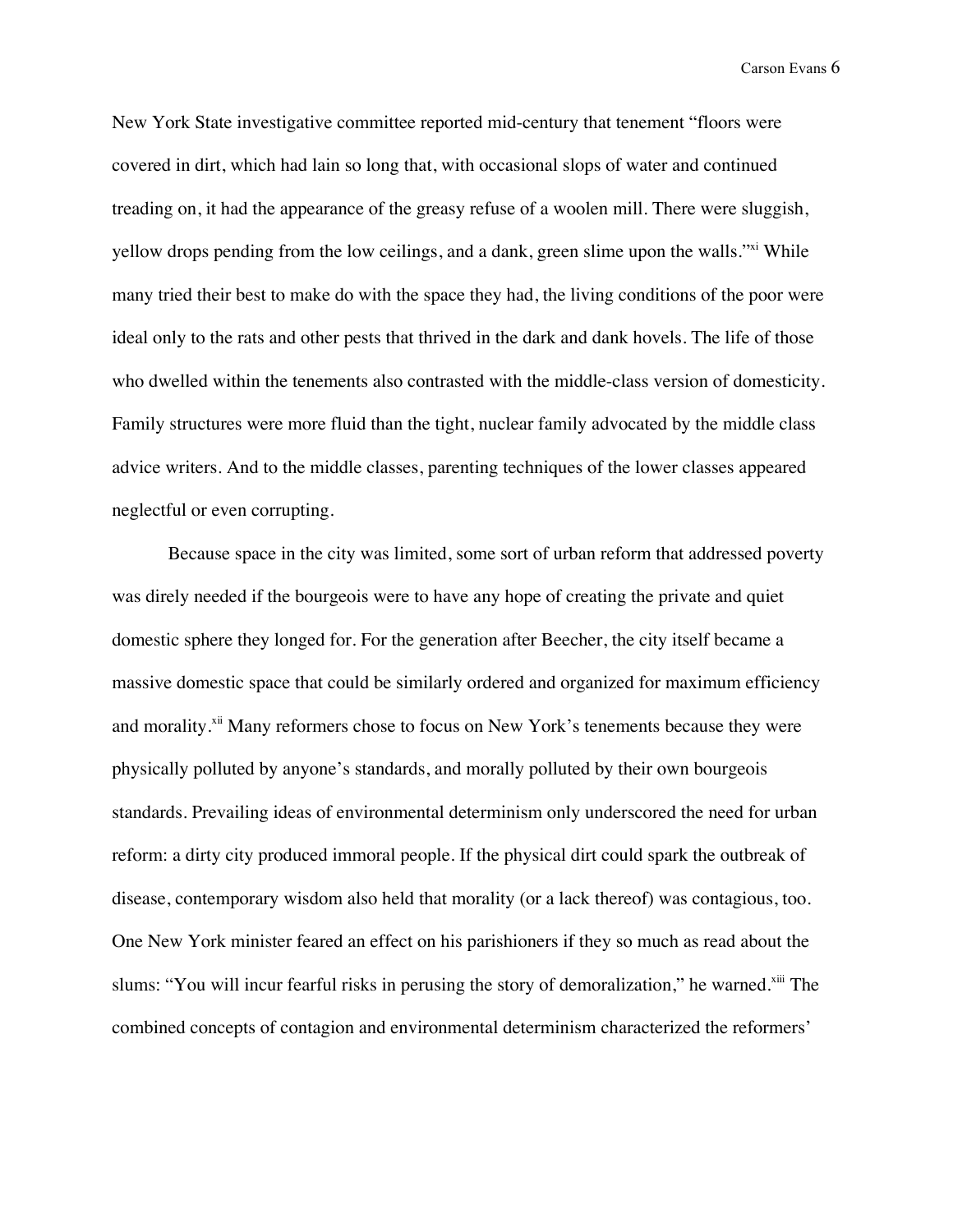approach to their mission—they focused primarily on ordering and cleaning the spaces of the poor, rather than targeting the economic causes of poverty.



Catherine Beecher's vision of the the middle class domestic ideal compared to a depiction of the Mulberry Street tenements. Could the bourgeois domestic vision be applied to the tenements?

1.2. View of "A Christian House," from The American Woman's Home by Catharine Beecher and Harriet Beecher Stowe, 1869 <http://www.avenuedstereo.com/modern/images\_week12.htm>. 1.3. "A Tenement-House On Mulberry Street," Harper's Weekly, v. 17, 1873 Sept. 13, p. 796, from the Library of Congress.

Bourgeois culture had created a fictive domestic ideal; its visions of the slums likewise relied on an element of fiction. While the bourgeois projected their domestic image through a rose-colored glass, their portraits of the slums were sensationalized to highlight the pollution they found there. A widening divide between rich and poor during the nineteenth century had increased the contrast between the two worlds, leading to the view of the poor as a separate "other"—an idea popularized by Benjamin Disraeli in his 1845 novel Sybil, or the Two Nations.<sup>xiv</sup> The tenements were also largely peopled by immigrants, and bourgeois xenophobia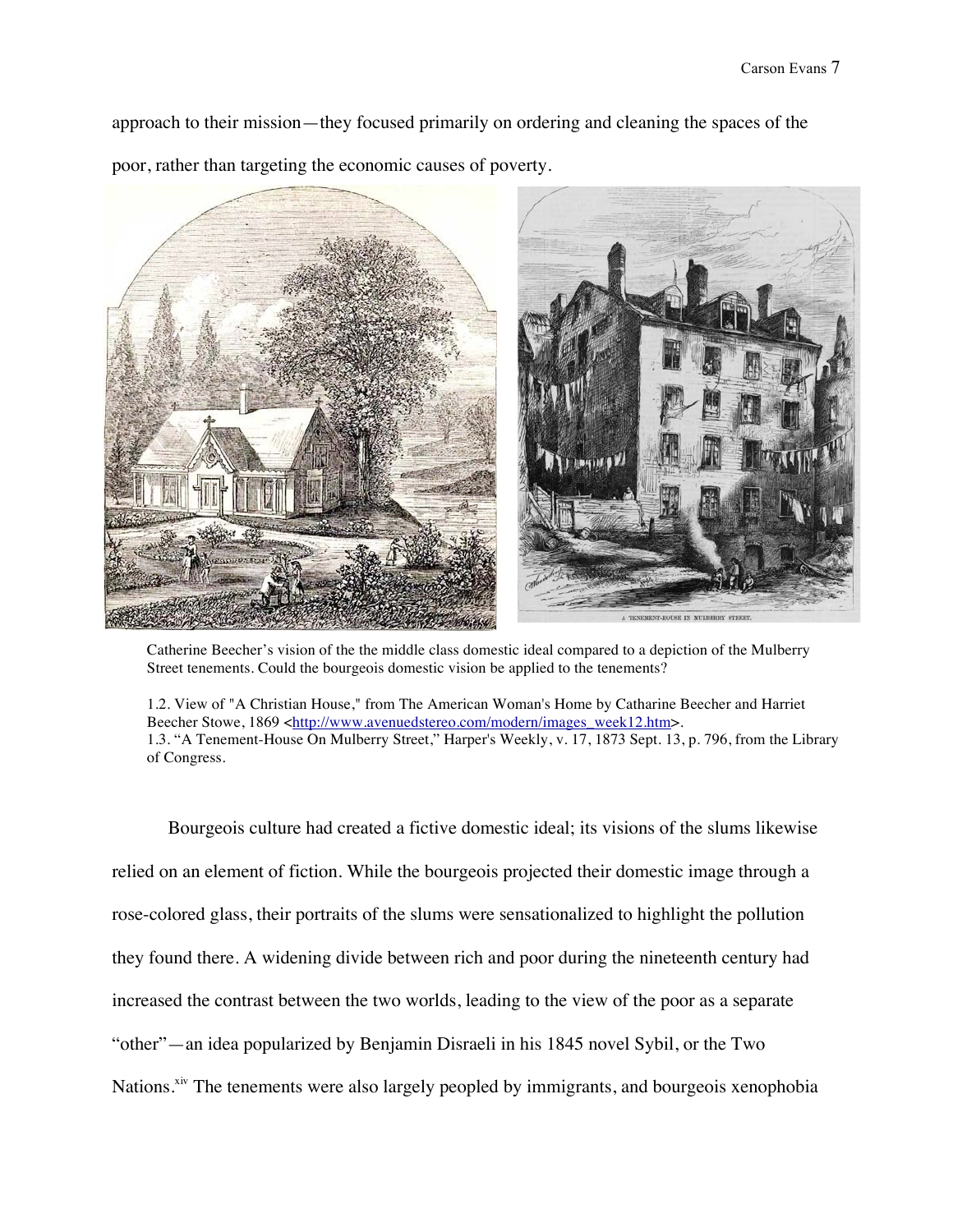added to the feeling that the poor were a nation unto themselves, a "class apart."<sup>xx</sup> Regarding tenement life, one late nineteenth century reformer told her bourgeois audience "as far as Mercury is from Saturn is this under-world from yours, gentle reader."<sup>xvi</sup> The lives of the impoverished were so far removed from the bourgeois sphere that by mid-century, many members of the middle and upper classes had little idea what the worst areas of New York really looked like.

The reformers, however, were determined to change that. Tenement exposés, most notably Jacob Riis' How the Other Half Lives, published in 1895, brought shocking images of



Flash photography shed light into the dark corners of tenement life, bringing images of the desperate conditions of the poor into the homes of the middle class. The stark black and white of the photography reflected the harshly simplistic way the middle class judged what they saw. Illuminating the darkness continued to be a theme of tenement exposé imagery and literature.

1.4. Jacob Riis photograph, 1890. <http://www.nysun.com/pics/7467.jpg>. 1.5. Jacob Riis photograph, 1890. < http://www.chicopee.mec.edu/Curriculum/Old\_Site/History/July/riis\_small.gif>

tenement life into the homes of the privileged classes. Riis' title itself displays the attitude that

the poor were more than just spatially separate from the rich. His use of early flash photography

gave Riis' book great impact as he shed physical and metaphorical light onto the dark and

crowded tenements. The technique, as well as Riis' own compositional efforts, sensationalized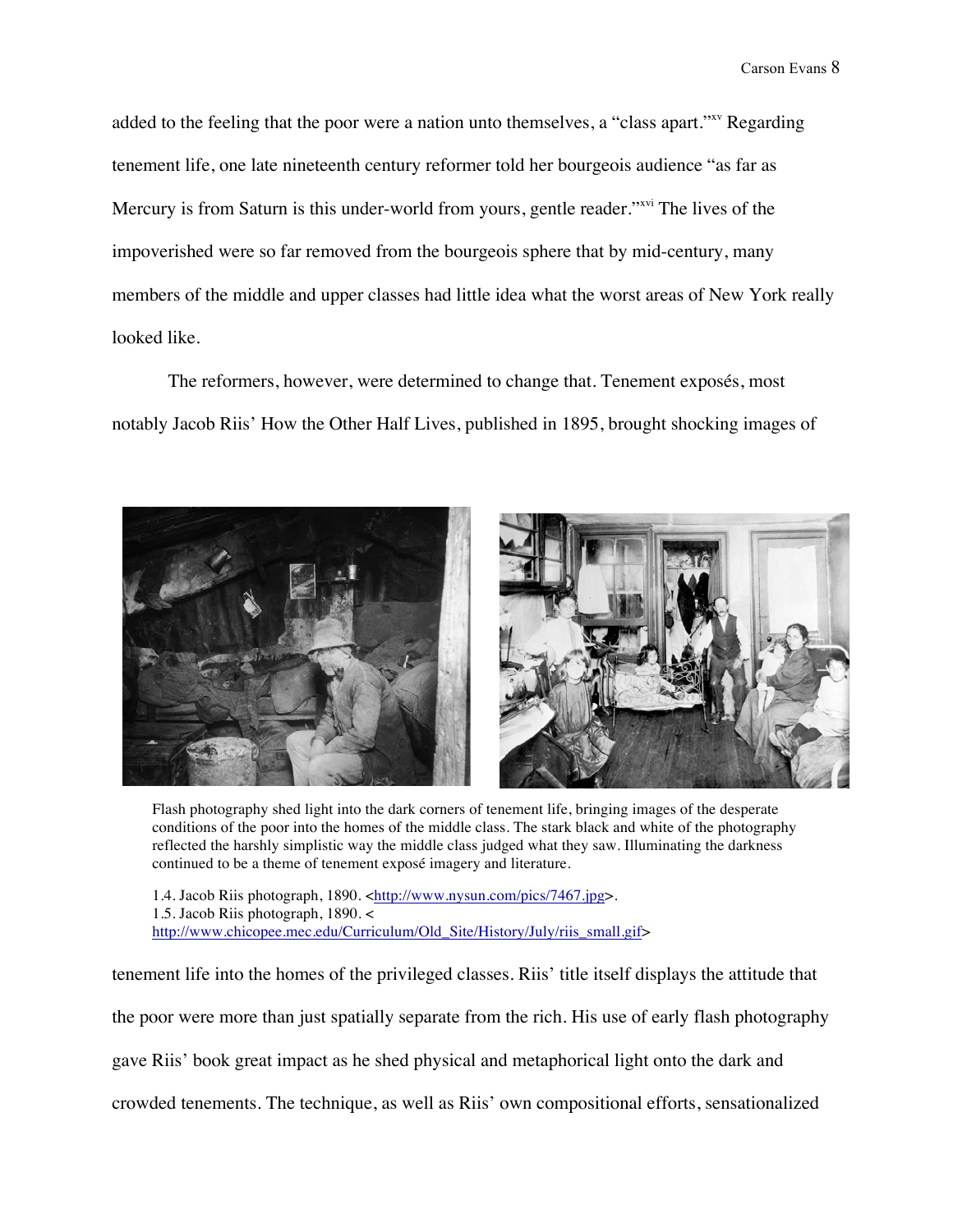the images, highlighting the cramped and dirty feeling of the rooms. The theme of casting light into the darkness suited the reformers' mission—they were carrying the beacon of purity and salvation into the shaded, chaotic, and immoral spaces inhabited by the poor. Illumination became a theme of many of the slum exposés, as evinced by the title and frontispiece of Darkness and Daylight, or the Lights and Shadows of New York Life published in 1899.



1.6. Frontispiece from: Helen Campbell, Darkness and Daylight in New York (Hartford, CT: The Hartford Publishing Co, 1899).

The juxtaposition of light and dark, made even starker by the black and white photographic technology of the era, heightened the sense of a binary morality. Like the harsh lighting of the photographs, the discourse of reform took an unnuanced approach to the tenements. Riis himself starkly wrote that "in the tenements all the influences make for evil."<sup>xvii</sup> The flashbulb may have revealed the tenement rooms as complex and crowded homes, but the reformers filtered out the visual noise with their bourgeois domestic ideals

and saw instead the simplest version of the scene: pollution. Employed to eliminate ambiguity, their rigid cultural structures left little room for "grey" areas.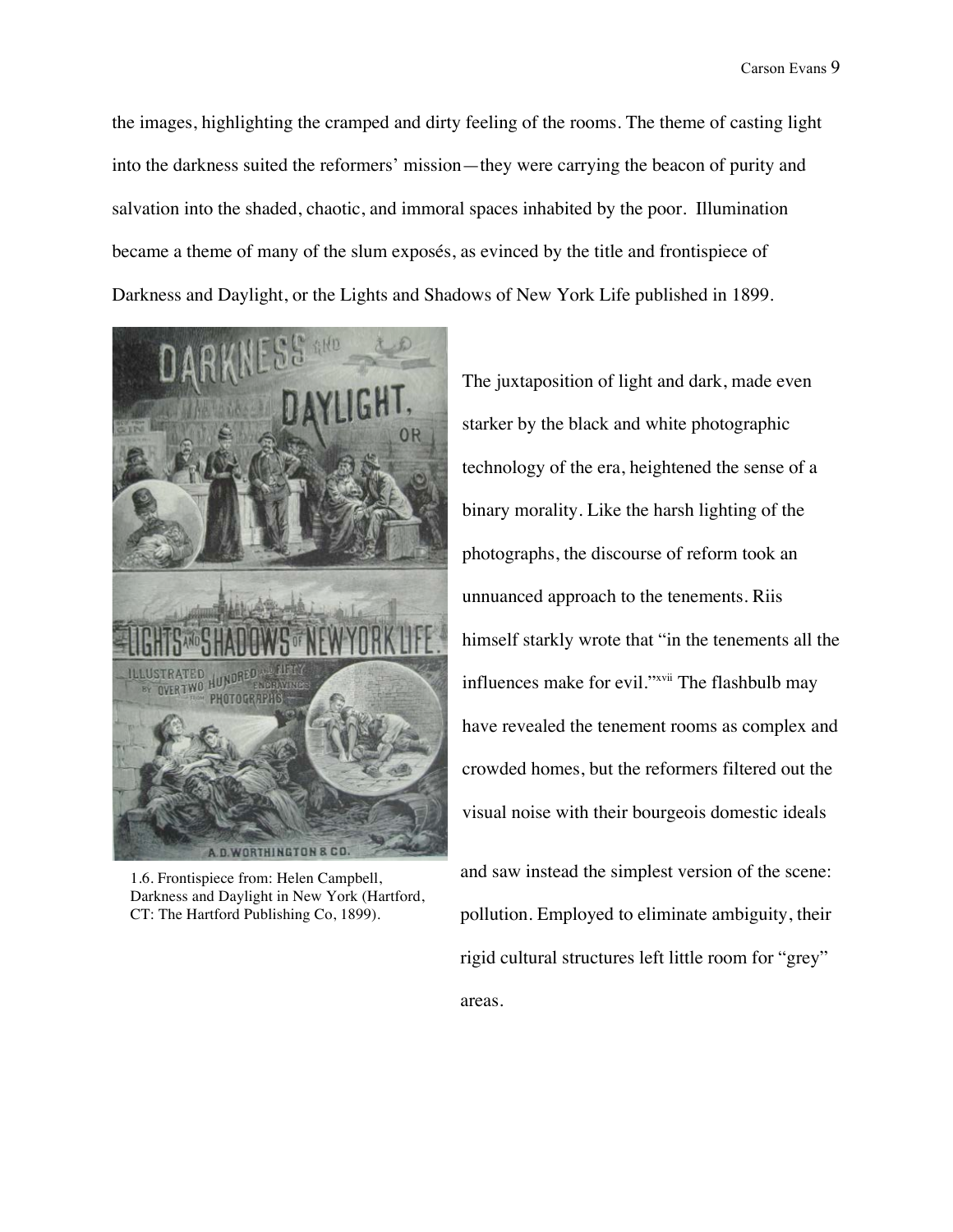

An overcrowded boarding house. Reformers found the lack of privacy to be just as polluting as the physical dirt which overcrowding created. The caption reads: "New York City—Cheap Lodging-Houses As Nests of Disease—A Night Scene in a "Five Cent" Den on Pearl Street."

1.7. A page from Frank Leslie's Illustrated Newspaper, March 1882. From the Library of Congress. <www.loc.gov>

The reformers blamed the nature of the tenements' physical spaces for the moral

pollution they found. Tenement overcrowding and spatial ambiguity were particularly offensive to their domestic ideal of a private and clearly defined home space. A witness from a midnineteenth century court case chronicled in the New York Tenement Commission describes "tendencies to immorality and crime where there is very close packing of human beings of the lower order in intelligence and morals."<sup>xviii</sup> This lack of private space in the tenements "diminishes in the women and the girls the modesty which they should have" according to Dr. Annie S. Daniel when she testified to the same commission.<sup>xix</sup> New Yorkers blamed crime on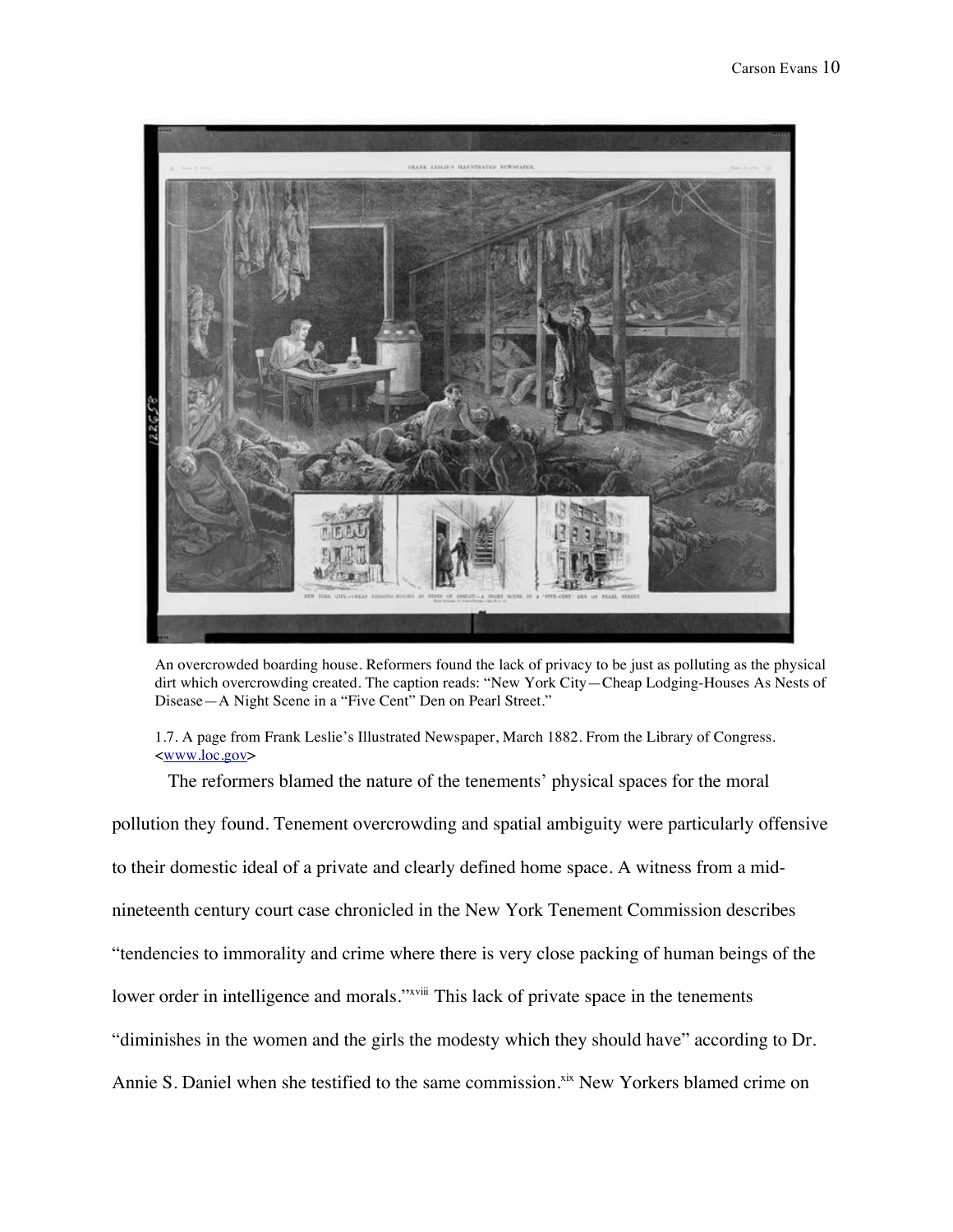those whose "homes had ceased to be sufficiently separate."<sup>xx</sup> Even for those tenement dwellers who might exhibit what the middle class would consider "sufficient moral character," environmental determinism left little hope. In Darkness and Daylight Helen Campbell notes that "often respectable men and women out of work drift into the neighborhood, falling always a little lower, till the worst is reached in one of these houses given over to uncleanness."<sup>xxi</sup> The slums, then, were the breeding grounds of the city's problems, and presented a direct challenge to the bourgeois domestic ideal—they "touched the family life with deadly moral contagion."<sup>xxii</sup> This was the "worst crime" of the tenements.<sup>xxiii</sup>

If the problem of the tenements started with the home, then the solution dwelt there too. Riis thought the best way to combat drunkenness was to "[provide] for every man a clean and comfortable home."xxiv Providing that clean and comfortable home, however, was no simple matter. Preventing overcrowding was a challenge. With the population mushrooming there was simply not enough housing to shelter the huddled masses. The tenements had formed because it was profitable for landlords to continually subdivide the units they owned. The demand for cheap living space was great enough that poor New Yorkers, particularly new immigrants, would crowd ever closer for a roof over their heads.<sup>xxv</sup> Privacy was a luxury they could not afford—they had to crowd into one, or if they were lucky, two rooms no matter the size of their family, which was often large. Taking in boarders was also common, further exacerbating the problem and shocking middle class domestic sensibilities. Strangers were out of place residing in the bourgeois home—they polluted the private domestic environment. Yet for those living in the tenements, taking in boarders benefitted both the boarder, giving them shelter, and the families who housed them by giving them an additional source of income. Crowded people were not only the object of the reformer's scorn—they also objected to what they saw as the cluttered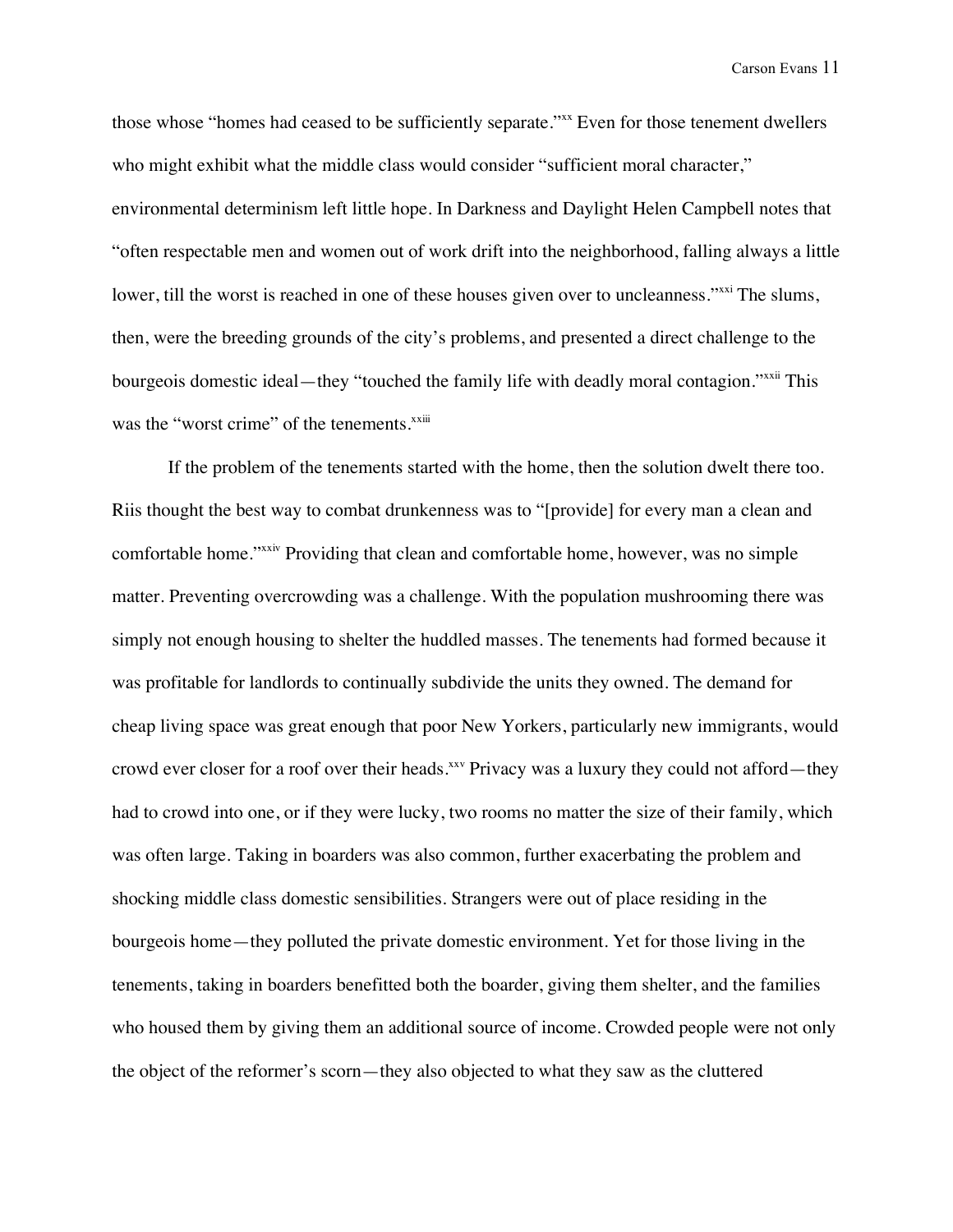arrangement of the tenement interiors. Reformers did not take into account how the cultural heritage of many of the tenement dwellers informed how they set up their homes. The family heirlooms and over-ornamented mass-produced furniture pieces that took up much of the limited space were "dirty" rather than decorative or nostalgic.<sup>xxvi</sup>



Above, the disorder and filth of the old slums. Below, a new model tenement: orderly, clean, and respectable, if only so in print. The caption reads: "New York City—The Old and The New Styles of Tenement Houses."

1.8. A page from Frank Leslie's Illustrated Newspaper, Dec. 1882. From the Library of Congress. <www.loc.gov>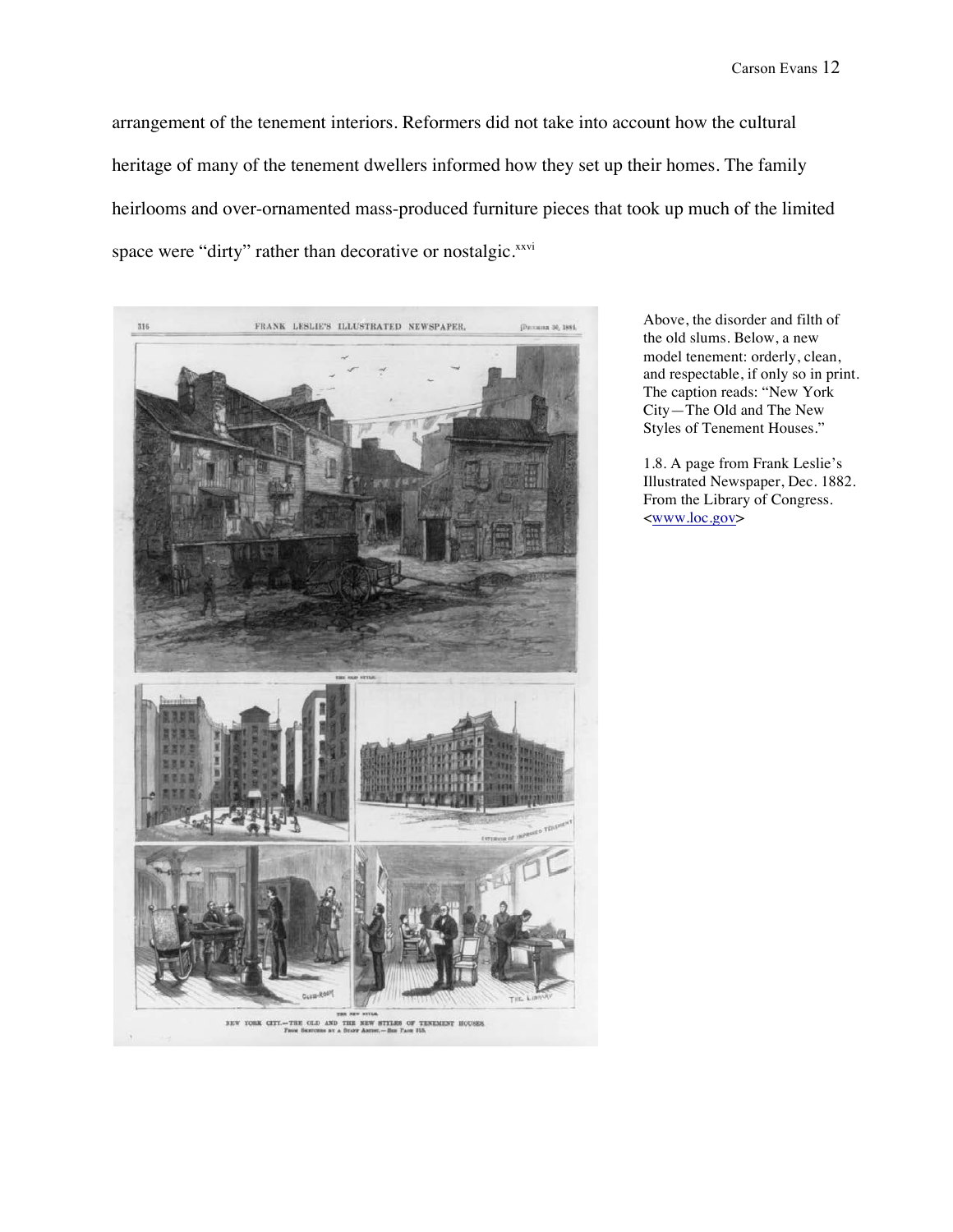Since middle class reformers only saw the tenements in terms of domestic pollution, their solutions were largely artificial and did not address the root causes of the problems they were trying to fix. Slum clearance was a popular solution to overcrowding and the sanitary hazards of the tenements. Merely seen as toxic environments, the reformers did not take into account the fact that the tenements were the result of a lack of adequate affordable housing.<sup>xxvii</sup> Some reformers did try to design better tenement housing—models that were orderly and clean like Fig. 1.8. However, the only real result of the attempt was James E. Ware Jr.'s notorious "dumbbell" tenement, which while economically profitable, was in few ways better than the building designs that preceded it.<sup>xxviii</sup> Other attempts to create more habitable and domestically suitable living spaces for the poor were similarly unsuccessful. The crusade against the windowless tenement room produced many windows that looked not outside, but rather into the next crowded room.<sup>xxix</sup> Such windows would only reduce privacy instead of providing light and ventilation.

Children and the spaces they inhabited were also a large concern of the domestically minded reformers. The cramped, chaotic, and grime-encrusted homes of the poor were a far cry from the bourgeois domestic ideal, and environmental determinism claimed that such "depraved" surroundings created equally degraded children. Dr. Annie S. Daniel testified that she had "watched some of the young girls and boys grow up in [tenement] families" whose "characters would undoubtedly have been better had they been in better surroundings."<sup>xxxx</sup> Yet paradoxically, reformers saw children not only as victims of the toxic tenement environment, but also as polluting agents contributing to the problem. The children of the tenements spent much of their time outside of the home, particularly in the streets. Rather than view this as an improvement—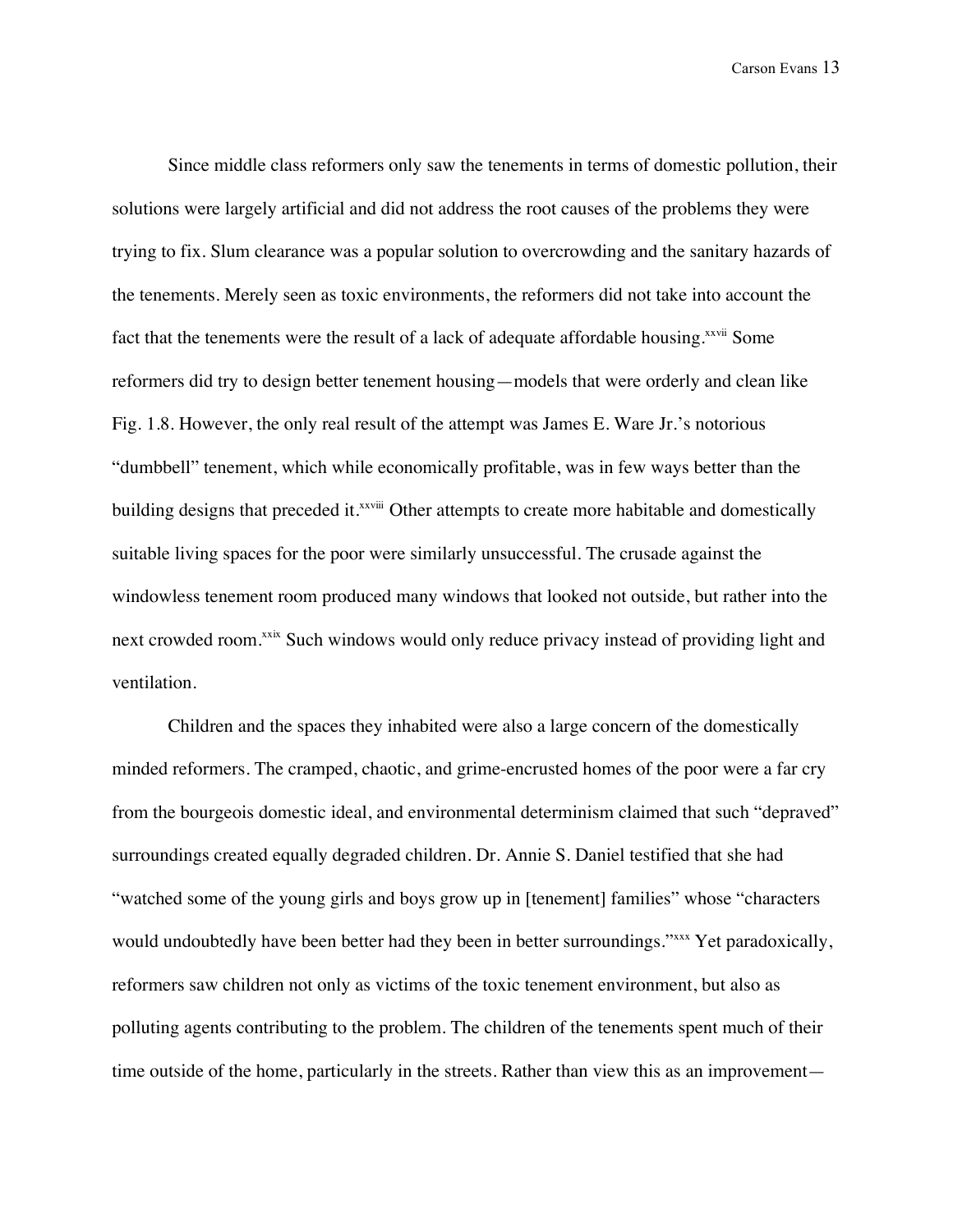children exploring in the fresh air instead of smothered in the noxious interiors—reformers were horrified.<sup>xxxi</sup> Children were shockingly "out of place" in the dangerous liminal space of the streets. Just as the woman's sphere was in the home, so too did children belong there. The home was a sheltering and nurturing influence, even if it was cramped and rotten. On the streets children were in the public space and unsupervised. A vagrant child was both "a pitiable spectacle" and a "menace to society." XXXII The streets gave children frightening independence and presented them with ambiguous moral boundaries. Middle class reformers saw these wandering children as evidence of parental neglect, imposing their own ideas of domesticity onto the lives of the poor.<sup>xxxii</sup> Vulnerable and innocent children were to be carefully cultivated—not left to wander like weeds.



Domestic depictions: the middle class ideal— the nurtured indoor child—and middle class representations of lower class families—torn apart by alcohol and loose morals, with abandoned children wandering in the streets.

1.9. Frontispiece from Catharine Beecher and Harriet Beecher Stowe's *The American Woman's Home*, 1869. 1.10. "All My Drinks 3 Cents" from *Darkness and Daylight in New York*, 1899.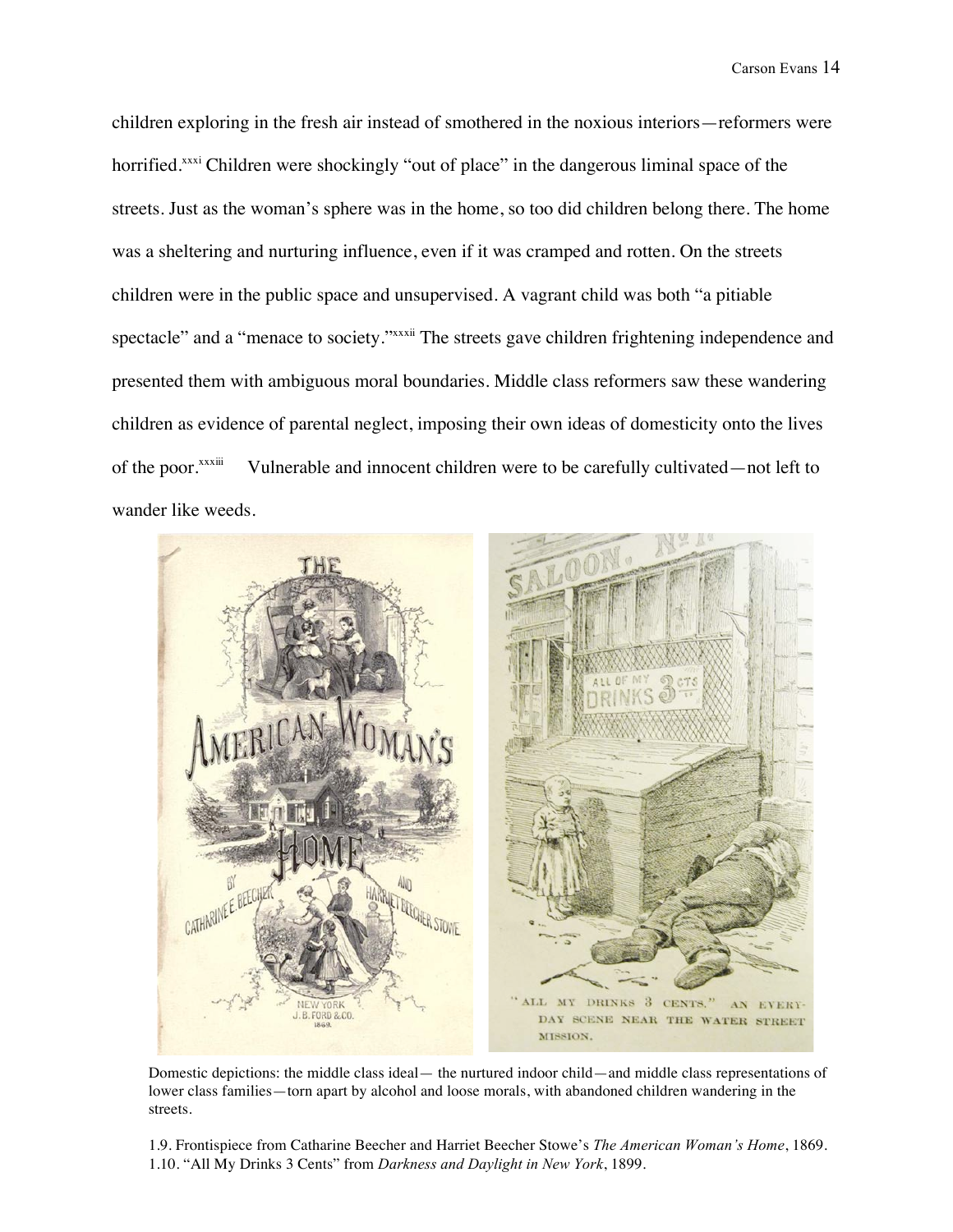Lower-class parents had few objections to children roaming the streets. While cultural attitudes of the middle class were shifting towards viewing children as emotionally priceless yet economically useless, poor children were still expected to contribute to the family income.xxxiv Many of them did this by scavenging in the streets, collecting bits of refuse—sometimes even stealing—to earn a small wage. Thus, time on the streets taught children the necessary selfsufficiency required to survive in the harsh world of New York City. Nor were the children always as unsupervised as they appeared to be. Middle class reformers did not take into account the larger kin and cultural networks which the poor employed to keep an eye on the kids.xxxv



This image, from a Children's Aid Society promotional pamphlet, shows reformers "rescuing" abandoned children living under the unwholesome influence of the street. The gathered children were delivered to wholesome farm families, like the one in the lower right corner. Nurtured by the domesticity and privacy provided by their new family, they worked hard and became upstanding citizens. In reality, the situation was not so idyllic or simple.

1.11. Illustration from *The Crusade for Children*, 1928.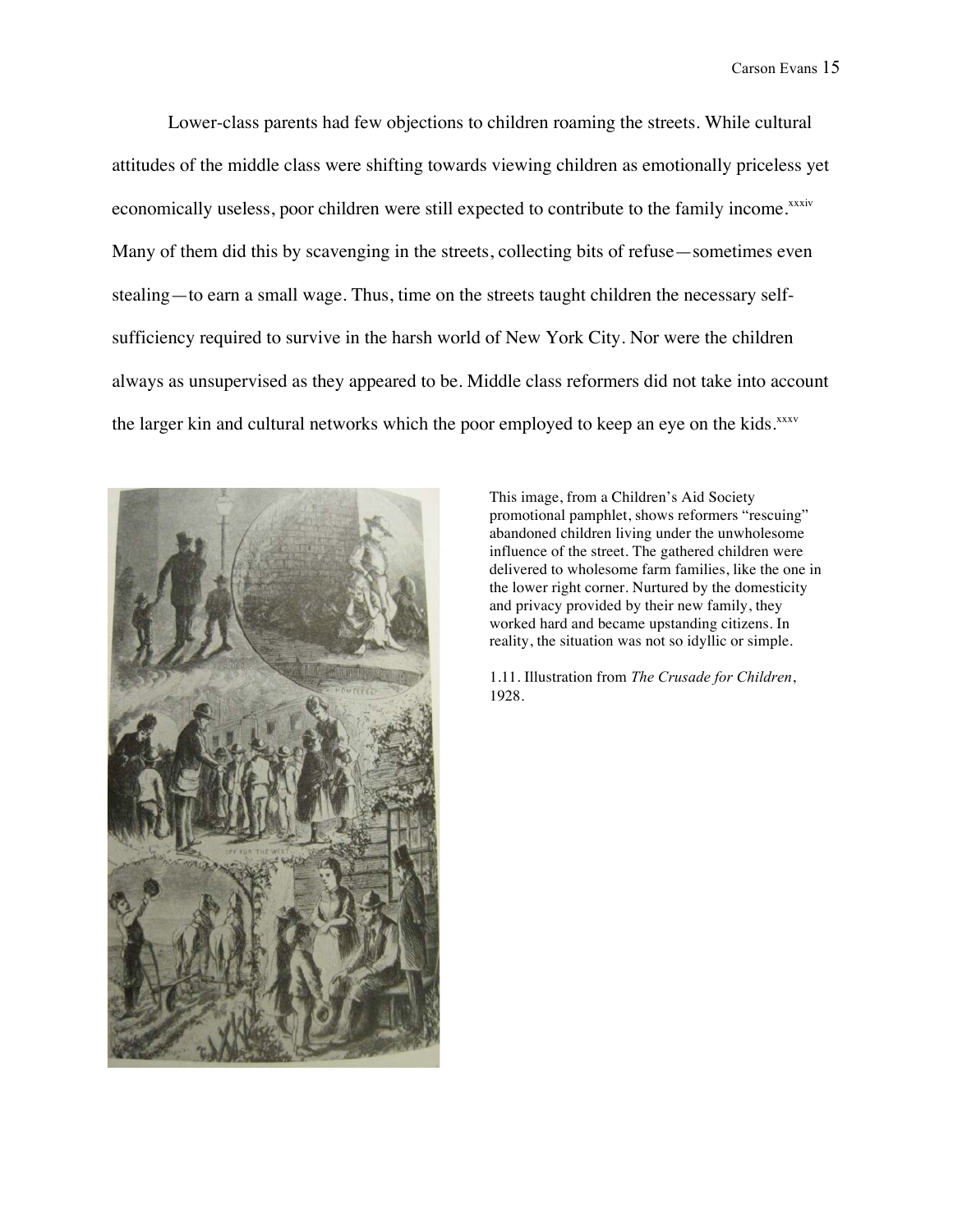The reformers' responded to the problem by invoking their domestic ideal. One solution, the Children's Aid Society, was founded in 1853 by Charles Loring Brace to help the many orphaned and vagrant children who roamed the streets of New York. The Society's main aim was to take "the wild, neglected little outcast of the streets" and "[bring] him up to honest, healthy labor" in the "healthful and moral surroundings" of the countryside.<sup>xxxvi</sup> This mission, heavily influenced by the idea of environmental determinism, also drew upon Beecher's idea of the rural space being a wholesome place for children. And so from 1854 to 1929 the CAS herded many children onto trains headed out West where they could experience the transformative powers of moral labor and pure air. But there was a difference between the idealistic vision portrayed in the CAS's promotional materials and the reality of the organization. Many of the children were not orphans—the family situations of the poor were more complicated that many of the reformers bothered to realize. Nor were the families with whom they were placed always an improvement over those they left behind. Frequently the farmers who took in orphan children were only interested in the free labor they provided.<sup>xxxvii</sup>



A "typical" CAS host family home, as described by their promotional materials, which closely resembles the Beecher ideal.

1.12. Photograph from The Emigration of Homeless Children to the Country, 1910.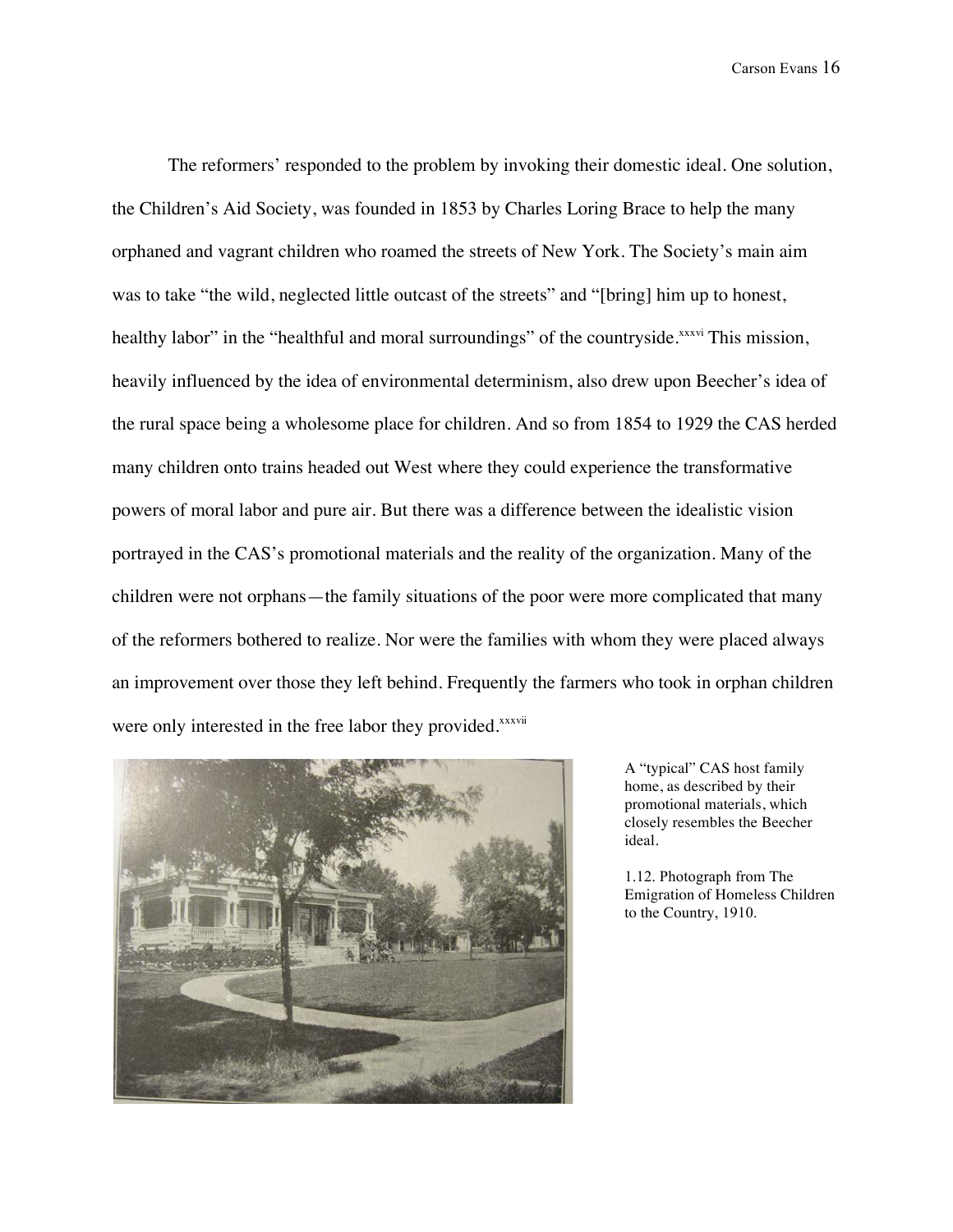Alternatively, some reformers hoped to add structure to the outdoor spaces that children inhabited instead of sending them away. At the turn of the century, a movement began which stressed creating spaces in the urban fabric directly targeted at children—small parks and playgrounds. These spaces were carefully organized and structured, and created a "moral" space in which children might spend time. Many small parks had special organized activities that complimented the carefully ordered spaces.<sup>xxxviii</sup> Playgrounds provided a "moral" alternative to the ambiguity and danger of the streets. And by letting children play—even if that play was organized—the reformers provided what was one of the more successful elements of urban reform.

Wading through the detritus of the tenements, the Gilded Age and Progressive Era bourgeois reformers were much like the small group of New Yorkers who dug through the grime of Five Points in 1832. Unlike the New Yorkers of 1832, however, their inquiry did not strike on something solid and sturdy beneath. Instead the reformers found a complicated and fluid social environment which they found dangerous and difficult to comprehend. They thus attempted to structure the spaces of the tenements according to their own cultural views that focused on a private and segregated domesticity. Yet these bourgeois cultural structures held uneven footing in the world of the New York poor, going against lower-class traditions or practicality. So while the reformers succeeded in shaping the popular vision and the physical world of the tenements, they did not create a sound enough foundation to solve the problems that they hoped to address.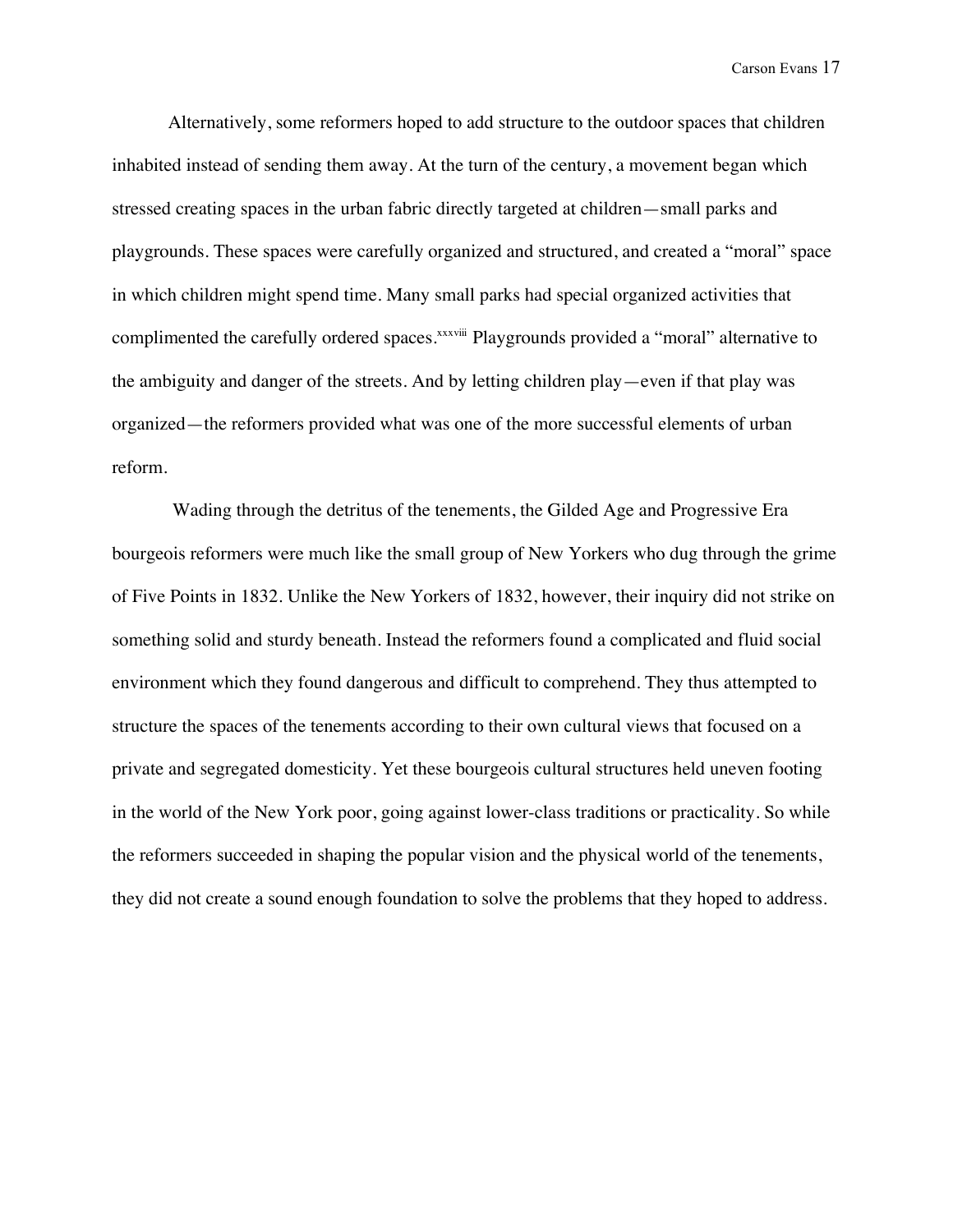iv Sam B. Warner,"The Engine of Private Enterprise," *The Urban Wilderness: A History of the American City*  (Berkeley: University of California Press, 1995), 55-84.

<sup>v</sup> Douglas, "Symbolic Pollution."155.

vi Dolores Hayden, "Feminism in Model Households," *The Grand Domestic Revolution* (Cambridge, Mass. : The MIT Press, 1981), 55-179.

vii Ibid.

viii Catharine E. Beecher, *Treatise on Domestic Economy* (Boston: T. H. Webb & Co. , 1843), 28, Google Books. ix Wright, "Americanization,"114-134.

<sup>x</sup> Jacob Riis, *How the Other Half Lives* (New York: Charles Scribner's Sons, 1895), 2.

xi Anbinder, *Five Points*, 82.

xii Hayden, "Feminism," 55-179.

xiii Eric Homberger, *Scenes from the Life of a City* (New Haven: Yale University Press, 1994), 27.

 $xiv$  Ibid., 25.

 $xv$  Ibid., 25.

 Helen Campbell, *Darkness and Daylight in New York* (Hartford, CT: The Hartford Publishing Co, 1899), 109.  $xvi$  Ibid., 209.

xvii Riis, *Other Half*, 3.

xviii *Report of the Tenement House Committee* (Albany: James B. Lyon, 1895), 615, openlibrary.org.

 $x$ ix Ibid., 530.

xx Riis, *Other Half*, 2.

xxi Campbell, *Darkness and Daylight*, 108.

xxii Riis, *Other Half*, 3.

xxiii Ibid.

 $xxiv$  Ibid., 4.

xxv Wright, "Americanization," 118-119.

xxvi Ibid., 132.

 $x$ <sup>xxvii</sup> Ibid., 131.

xxviii Ibid., 122.

xxix Dolores Hayden, "Slums and Sanitary Engineering," American Cultural Landscapes,Yale University, New Haven, September 19, 2011.

xxx *RTHC*, 530-531.

<sup>|&</sup>lt;br>i <sup>i</sup> Tyler Anbinder, *Five Points* (New York: The Free Press, 2001), 82.

ii Mary Douglas, "Symbolic Pollution." In *Culture and Society: Contemporary Debates*, edited by Jeffrey C.

Alexander and Steven Seidman (Cambridge: Cambridge University Press, 1990), 155.

iii Gwendolyn Wright, "Americanization and Ethnicity in Urban Tenements," *Building the Dream* (New York: Pantheon Books, 1981) 114-134.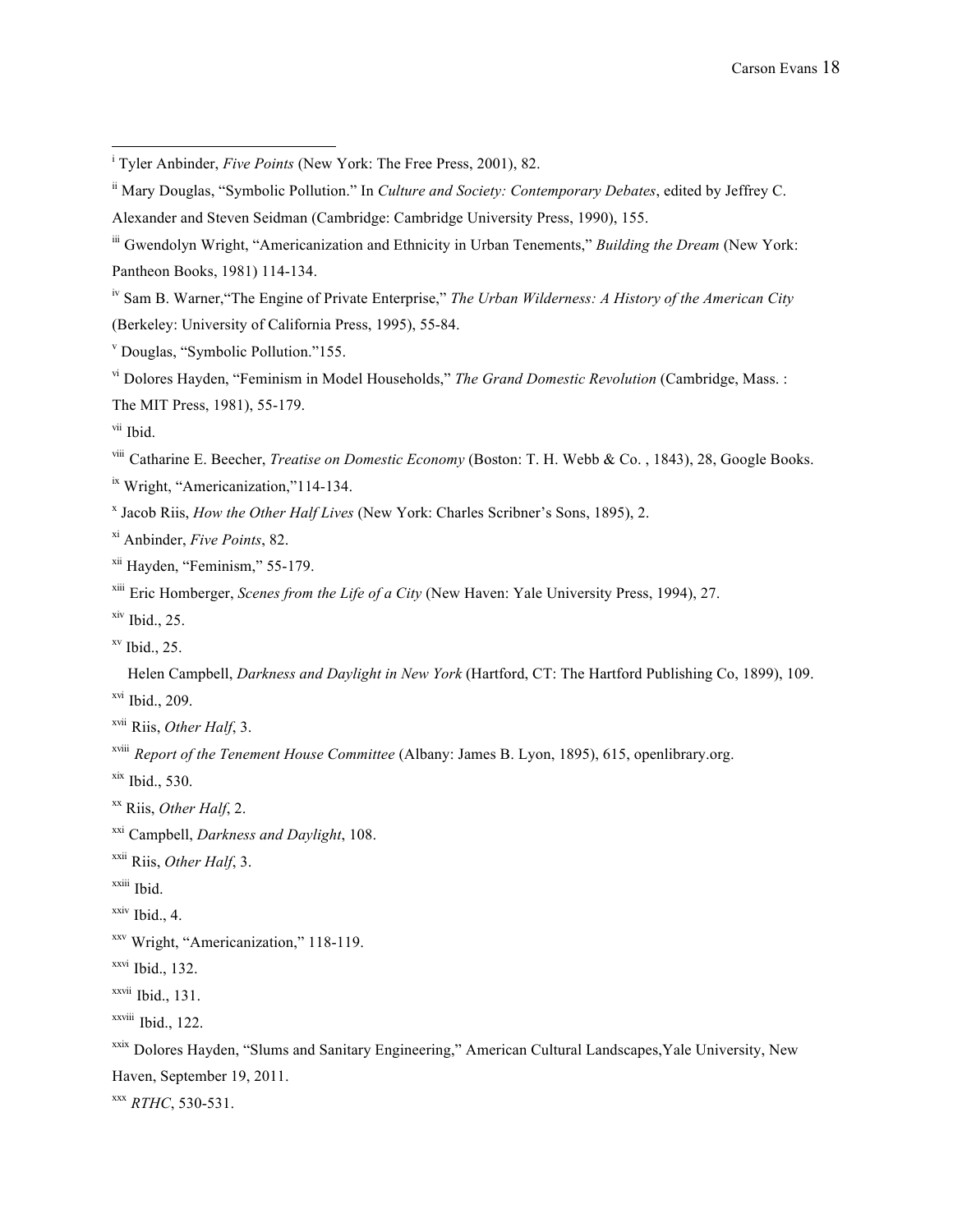- xxxi Christine Stansell, "Women, Children, and the Uses of the Streets: Class and Gender Conflict in New York City, 1850-1860," *Feminist Studies*, Vol. 8, No. 2 (1982): 309-335, Jstor.
- xxxii Children's Aid Society, *The Crusade for Children: A Review of Child Life in New York During 75 Years, 1853-*
- *1928*, (New York: The Children's Aid Society of the City of New York, 1928), 5.
- xxxiii Stansell, "Women, Children," 309-335.
- xxxiv Viviana Zelizer, *Pricing the Priceless Child* (Princeton, NJ: Princeton University Press, 1994).
- xxxv Stansell, "Women, Children," 309-335.
- xxxvi CAS, *The Crusade for Children*, 11,10.
- xxxvii Stansell, "Women, Children," 309-335.

xxxviii Galen Cranz, "The Reform Park: 1900-1930," *The Politics of Park Design: A History of Urban Parks in America* (Cambridge: MIT Press, 1982), 61-99.

## **BIBLIOGRAPHY**

Anbinder, Tyler. *Five Points*. New York: The Free Press, 2001.

- Beecher, Catharine E.. *Treatise on Domestic Economy.* Boston: T. H. Webb & Co. , 1843. Google Books.
- Campbell, Helen. *Darkness and Daylight in New York.* Hartford, CT: The Hartford Publishing Co, 1899.
- Children's Aid Society. *The Crusade for Children: A Review of Child Life in New York During 75 Years, 1853-1928*. New York: The Children's Aid Society of the City of New York, 1928.
- Cranz, Galen. "The Reform Park: 1900-1930." In *The Politics of Park Design: A History of Urban Parks in America*, 61-99. Cambridge: MIT Press, 1982.
- Douglas, Mary. "Symbolic Pollution." In *Culture and Society: Contemporary Debates*. Edited by Jeffrey C. Alexander and Steven Seidman, 155-159. Cambridge: Cambridge University Press, 1990.
- Hayden, Dolores. "Feminism in Model Households" In *The Grand Domestic Revolution,* 55-17. Cambridge, Mass.: The MIT Press, 1981.
- Hayden, Dolores. "Slums and Sanitary Engineering." From American Cultural Landscapes. Yale University, New Haven, September 19, 2011.

Homberger, Eric. *Scenes from the Life of a City.* New Haven: Yale University Press, 1994.